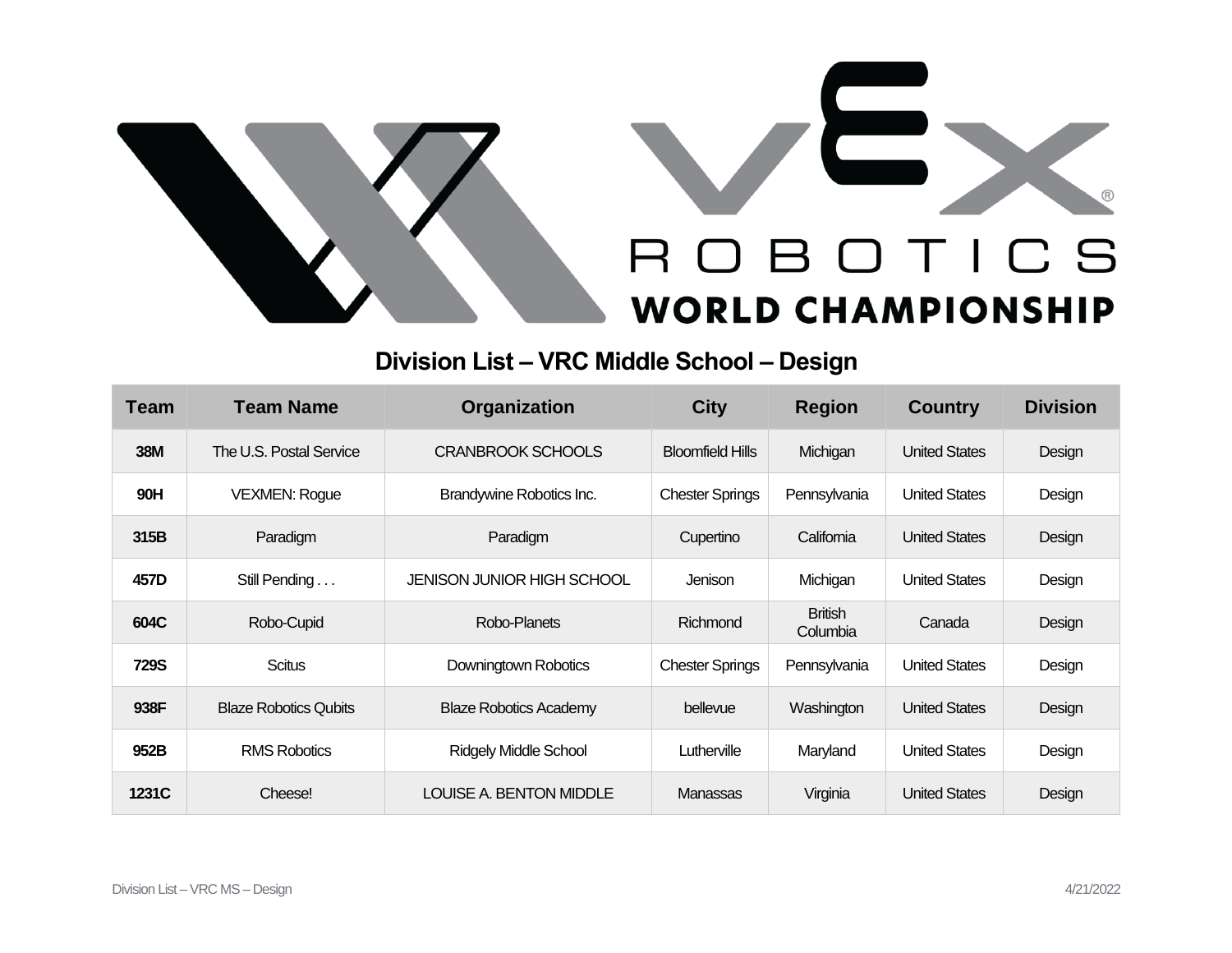| <b>Team</b> | <b>Team Name</b>          | Organization                                      | <b>City</b>     | <b>Region</b> | <b>Country</b>       | <b>Division</b> |
|-------------|---------------------------|---------------------------------------------------|-----------------|---------------|----------------------|-----------------|
| 1338X       | <b>XHEAT</b>              | <b>BRYANT JUNIOR HIGH SCHOOL</b>                  | <b>Bryant</b>   | Arkansas      | <b>United States</b> | Design          |
| 1481F       | The Ivy League            | <b>GAINESVILLE MIDDLE</b>                         | Gainesville     | Virginia      | <b>United States</b> | Design          |
| 1737D       | <b>Steel Phoenix</b>      | International Robotics Academy                    | Almaty          |               | Kazakhstan           | Design          |
| 2088F       | I Think it Works          | <b>Western Mechatronics</b>                       | Calgary         | Alberta       | Canada               | Design          |
| 2626E       | <b>YEET</b>               | ST FRANCIS XAVIER Middle<br><b>SCHOOL</b>         | Appleton        | Wisconsin     | <b>United States</b> | Design          |
| 3211H       | Elite Doug the Pug        | Scouts BSA - Troop 211                            | Sartell         | Minnesota     | <b>United States</b> | Design          |
| 3324W       | <b>Rubber Collars</b>     | <b>SCIENCE ACADEMY STEM MAGNET</b>                | Los Angeles     | California    | <b>United States</b> | Design          |
| 3997S       | <b>Star Wars Robotics</b> | North Forsyth Middle School                       | Cumming         | Georgia       | <b>United States</b> | Design          |
| 4233B       | <b>Bionic Builders</b>    | Scott County Middle School                        | Georgetown      | Kentucky      | <b>United States</b> | Design          |
| 4810C       | <b>Color Coded Chaos</b>  | NORTH UNION MIDDLE SCHOOL                         | Richwood        | Ohio          | <b>United States</b> | Design          |
| 5233B       | <b>Mini Mixed Nuts</b>    | DOUGLAS CO WEST MIDDLE<br><b>SCHOOL</b>           | Valley          | Nebraska      | <b>United States</b> | Design          |
| 5965D       | Eaglebots                 | <b>CLEAR LAKE INT</b>                             | League City     | Texas         | <b>United States</b> | Design          |
| 6199A       | <b>WiredCats A</b>        | <b>The Westminster Schools</b>                    | Atlanta         | Georgia       | <b>United States</b> | Design          |
| 6390Z       | Ariel Damage              | <b>Highland Middle School</b>                     | Marengo         | Ohio          | <b>United States</b> | Design          |
| 6986E       | Lancers E                 | <b>GRACE BRETHREN JR SR HIGH</b><br><b>SCHOOL</b> | Simi Valley     | California    | <b>United States</b> | Design          |
| 7409N       | Mecha                     | <b>Bayou View Middle School</b>                   | <b>GULFPORT</b> | Mississippi   | <b>United States</b> | Design          |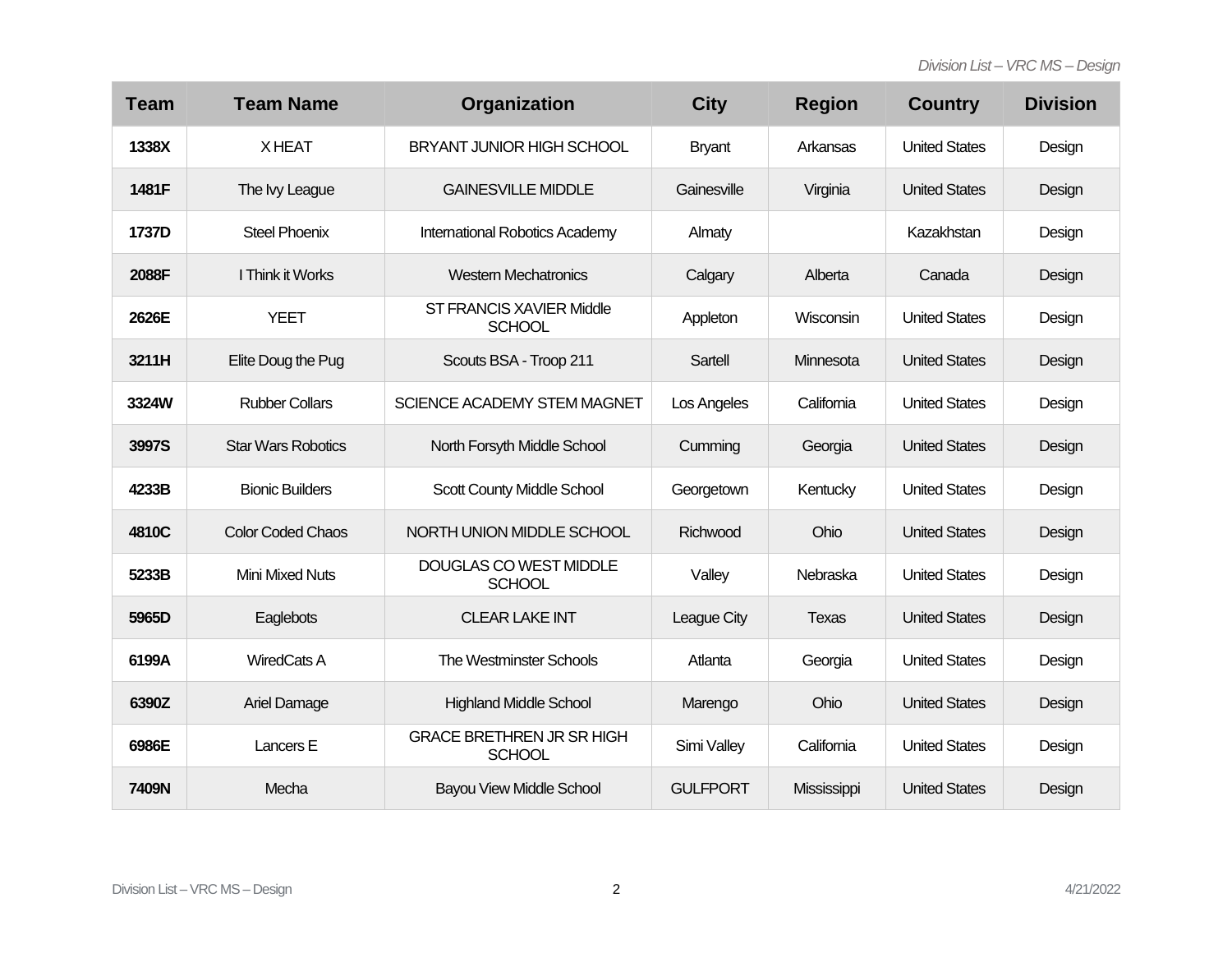| <b>Team</b> | <b>Team Name</b>         | Organization                                    | <b>City</b>                            | <b>Region</b>              | <b>Country</b>       | <b>Division</b> |
|-------------|--------------------------|-------------------------------------------------|----------------------------------------|----------------------------|----------------------|-----------------|
| 7481C       | <b>GEAR ONE</b>          | <b>LEAGUE CITY INT</b>                          | League City                            | Texas                      | <b>United States</b> | Design          |
| 7700K       | <b>Rolling Robots</b>    | <b>Rolling Robots</b>                           | <b>Rolling Hills</b><br><b>Estates</b> | California                 | <b>United States</b> | Design          |
| 7831D       | <b>ClipperBots</b>       | <b>FRANK H HARRISON MIDDLE</b><br><b>SCHOOL</b> | Yarmouth                               | Maine                      | <b>United States</b> | Design          |
| 8634Z       | Perseverance             | <b>WILL ROGERS JHS</b>                          | Claremore                              | Oklahoma                   | <b>United States</b> | Design          |
| 8778Y       | The Autobots             | PLATTE CITY MIDDLE                              | <b>Platte City</b>                     | Missouri                   | <b>United States</b> | Design          |
| 8871D       | Eagles 4                 | Walter Johnson Junior High School               | Las Vegas                              | Nevada                     | <b>United States</b> | Design          |
| 9078Z       | The Silver Chariots      | <b>GRIFFITHS MIDDLE</b>                         | Downey                                 | California                 | <b>United States</b> | Design          |
| 9364U       | Iron Eagles - Urchin     | <b>Brentwood Academy</b>                        | <b>Brentwood</b>                       | Tennessee                  | <b>United States</b> | Design          |
| 9594A       | <b>RoboCavs</b>          | Collingwood School                              | West<br>Vancouver                      | <b>British</b><br>Columbia | Canada               | Design          |
| 10005A      | Apocalypse               | <b>ICC West Valley</b>                          | <b>Milpitas</b>                        | California                 | <b>United States</b> | Design          |
| 10102U      | Caerus                   | <b>Vinci Robotics Academy</b>                   | Burlington                             | Massachusetts              | <b>United States</b> | Design          |
| 10820H      | Event Horizon            | <b>WILLOW SPRINGS MIDDLE</b>                    | <b>LUCAS</b>                           | <b>Texas</b>               | <b>United States</b> | Design          |
| 11495E      | Robo Legends             | Robo Legends Robotics of South Texas            | Saint Hedwig                           | Texas                      | <b>United States</b> | Design          |
| 14287D      | <b>Circuit Breakers</b>  | DU PONT MIDDLE SCHOOL                           | <b>Belle</b>                           | West Virginia              | <b>United States</b> | Design          |
| 15979K      | <b>Annihilation Unit</b> | <b>EIT Academy</b>                              | Celina                                 | Texas                      | <b>United States</b> | Design          |
| 18000A      | Iron Patriots - Scrappy  | Sullivan East Middle School                     | <b>Bluff City</b>                      | Tennessee                  | <b>United States</b> | Design          |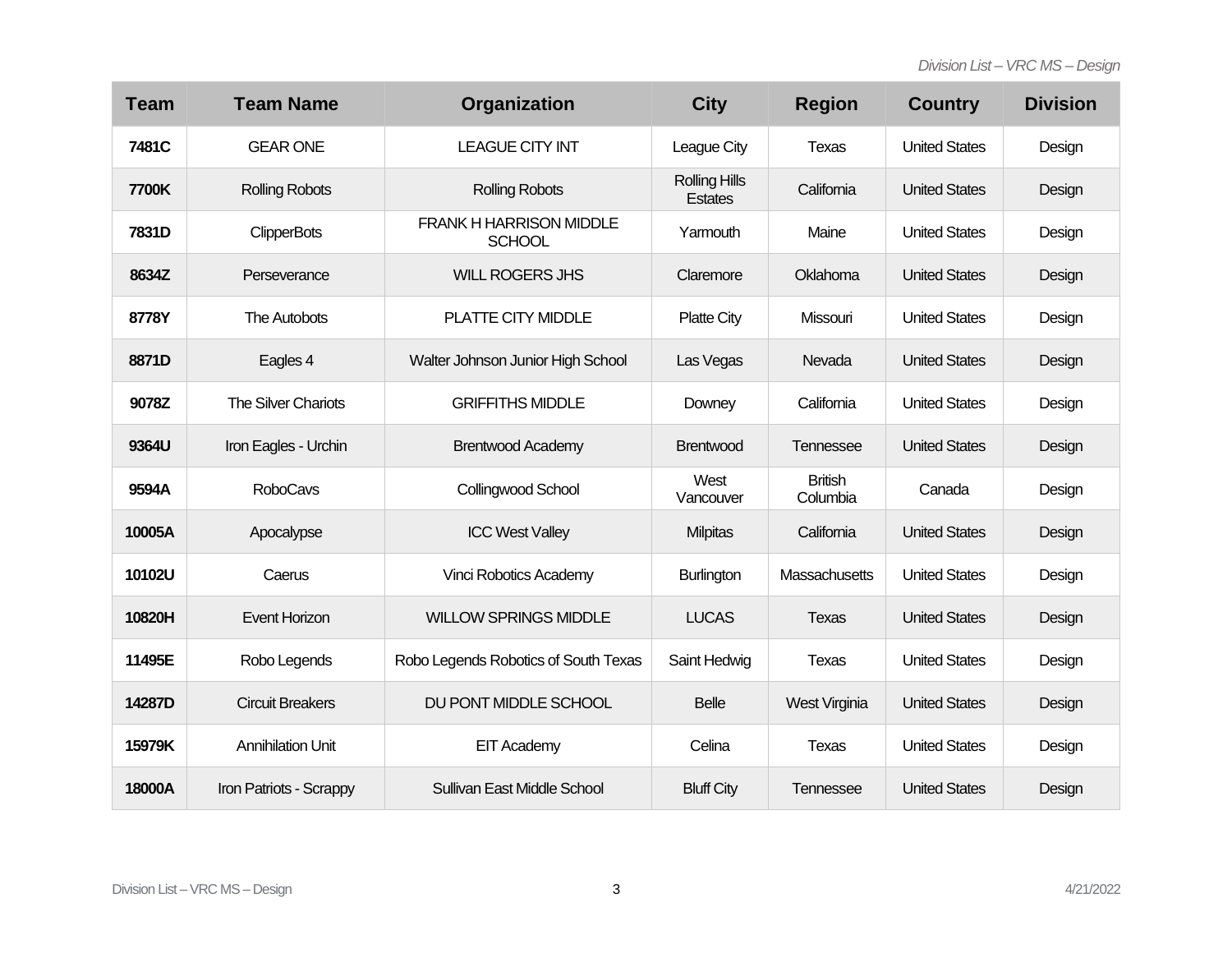| <b>Team</b> | <b>Team Name</b>              | Organization                                       | <b>City</b>        | <b>Region</b> | <b>Country</b>       | <b>Division</b> |
|-------------|-------------------------------|----------------------------------------------------|--------------------|---------------|----------------------|-----------------|
| 19072B      | <b>WVMS Dragons: Viserion</b> | WELSH VALLEY MIDDLE SCHOOL                         | Narberth           | Pennsylvania  | <b>United States</b> | Design          |
| 19420A      | RoboLeopards                  | THE LANGLEY SCHOOL                                 | McLean             | Virginia      | <b>United States</b> | Design          |
| 20731G      | <b>Pymble Pliers</b>          | Pymble Ladies College, Sydney,<br>Australia        | Pymble             |               | Australia            | Design          |
| 21050K      | The Ravenclaws                | MCGEHEE HIGH SCHOOL                                | <b>McGehee</b>     | Arkansas      | <b>United States</b> | Design          |
| 23900B      | Speed Zappers                 | India Community Center                             | <b>Milpitas</b>    | California    | <b>United States</b> | Design          |
| 25900A      | <b>Allison Robotics</b>       | <b>ALLISON TRADITIONAL MAGNET</b><br><b>MIDDLE</b> | Wichita            | Kansas        | <b>United States</b> | Design          |
| 27610C      | <b>Crusaders</b>              | <b>Trinity Robotics Club</b>                       | <b>Brentwood</b>   | Tennessee     | <b>United States</b> | Design          |
| 33240V      | <b>High Voltage</b>           | Kyoto Robotics                                     | Kyoto              |               | Japan                | Design          |
| 37816E      | ICE B.R.D.                    | JACOB COY MIDDLE SCHOOL                            | <b>Beavercreek</b> | Ohio          | <b>United States</b> | Design          |
| 39571D      | <b>PCSD Delta</b>             | PASS CHRISTIAN SCHOOL<br><b>DISTRICT</b>           | Pass Christian     | Mississippi   | <b>United States</b> | Design          |
| 43050B      | <b>MVMSB</b>                  | MOUNT VERNON MIDDLE SCHOOL                         | Mount Vernon       | Ohio          | <b>United States</b> | Design          |
| 45784A      | <b>Edison's Engineers</b>     | <b>PARKSIDE MIDDLE</b>                             | Manassas           | Virginia      | <b>United States</b> | Design          |
| 48884A      | <b>Gear Grinders</b>          | 10X Academy                                        | San Diego          | California    | <b>United States</b> | Design          |
| 52800A      | <b>Intellectual Idiots</b>    | <b>SOARING HEIGHTS PK-8</b>                        | Erie               | Colorado      | <b>United States</b> | Design          |
| 58418A      | Interstellar                  | Home School                                        | <b>FREMONT</b>     | California    | <b>United States</b> | Design          |
| 61526A      | <b>ST Therese Robotics</b>    | ST THERESE SCHOOL                                  | <b>Kansas City</b> | Missouri      | <b>United States</b> | Design          |